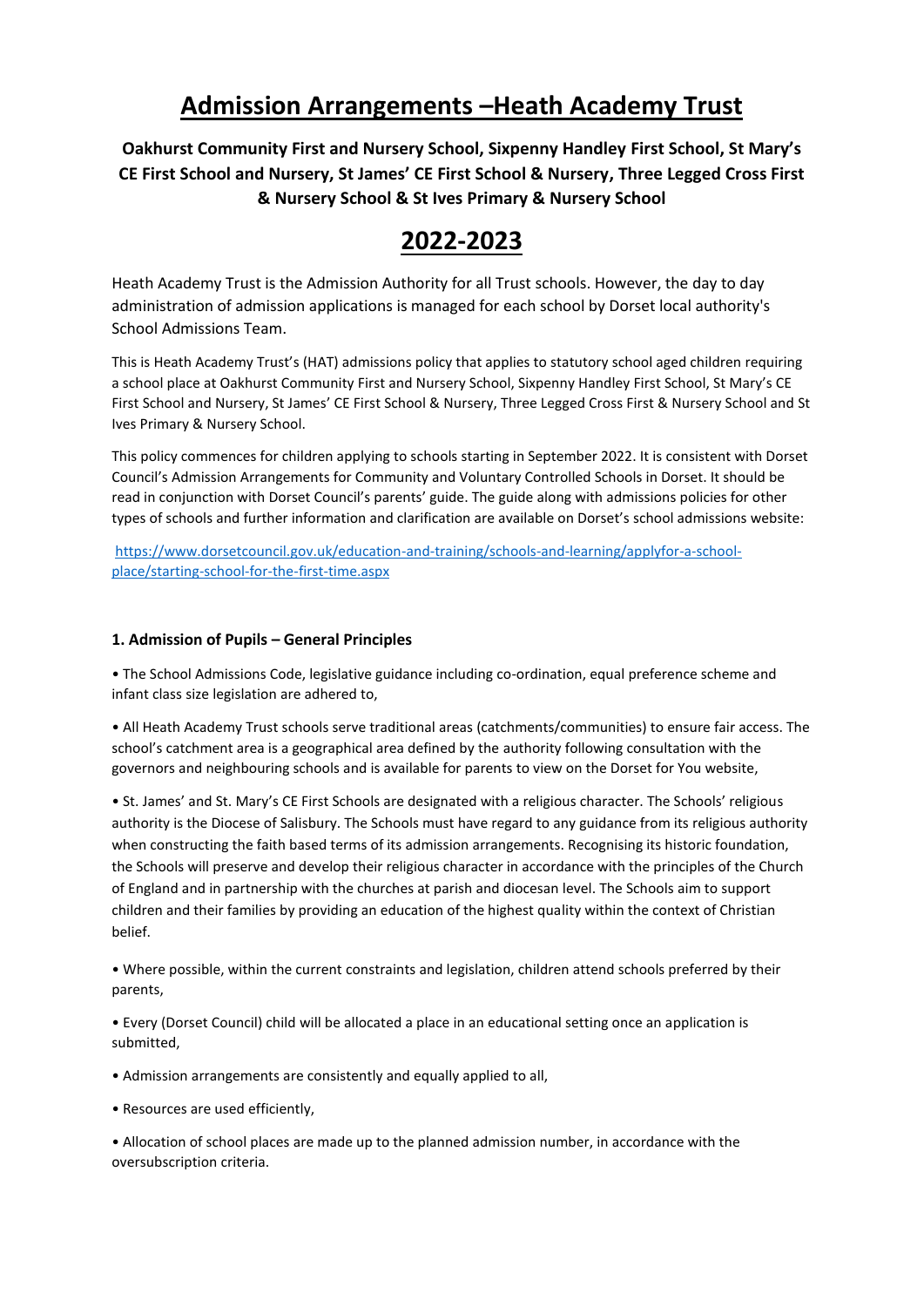• The Dorset Council Admissions Arrangements adhere to the principles of the Equalities Act 2010.

## **2. Published Admission Numbers (PANs)**

Oakhurst Community First and Nursery School- PAN 30

Sixpenny Handley First School- PAN 25

St Mary's CE First School and Nursery- PAN 30

St James' CE First School & Nursery- PAN 30

Three Legged Cross First School and Nursery- PAN 20

St Ives Primary & Nursery School – PAN 30

All admission authorities must set an admission number for each 'relevant age group' and places will be allocated according to the published oversubscription criteria.

A school will be asked to exceed the admission number only where:-

• The last place within PAN is allocated to one of multiple birth siblings, and then the other birth siblings will be admitted,

• Where an error occurs and the child should have been offered a place,

• A large group of families with children arrive in the area where it has not been possible to accommodate them within the normal allocation of places because of the short notice. If this is the case, the Local Authority will identify an appropriate setting to accommodate the children as quickly as possible,

• An unexpected event/incident occurs necessitating urgent/temporary placement,

• There is a need to comply with other agreed protocols, e.g. Children in Care, Fair Access, SEN Code of Practice and the Military Covenant

#### **In Year Admissions only**

Where no other school would provide suitable education within a reasonable distance of the home. In this instance, the distance will be considered based on the transport offered to the alternative setting, following national guidance on transport times i.e. the alternative placement will not exceed a journey of 45 minutes for primary aged children and 75 minutes for secondary aged children. The length of journey does not include walking to the 'stop'. Transport is also based on consideration of efficient use of resources and prejudice to the school or neighbouring schools.

#### **3. Admission of Pupils to School for the First Time at Age 4+/5**

#### **3.1 Statutory school age**

Children reach compulsory school age the school term following their fifth birthday. The start of term is defined as 1 September/January/April (this may not be the first day of term for the school being considered).

#### **3.2 Admission at 4+**

An application must be submitted for every child to the LA. Children are able to attend full-time in September of the year they are due to start school. Some schools offer a phased integration. Parents can request parttime attendance until compulsory school age is reached. This needs to be agreed with the headteacher of the school where a place is offered. Parents can also request deferred entry within the first academic year or until compulsory school age. The school and parent should keep a record of the deferment. The place is held and is not available to be offered to another child unless it is not taken up by the agreed date when it will be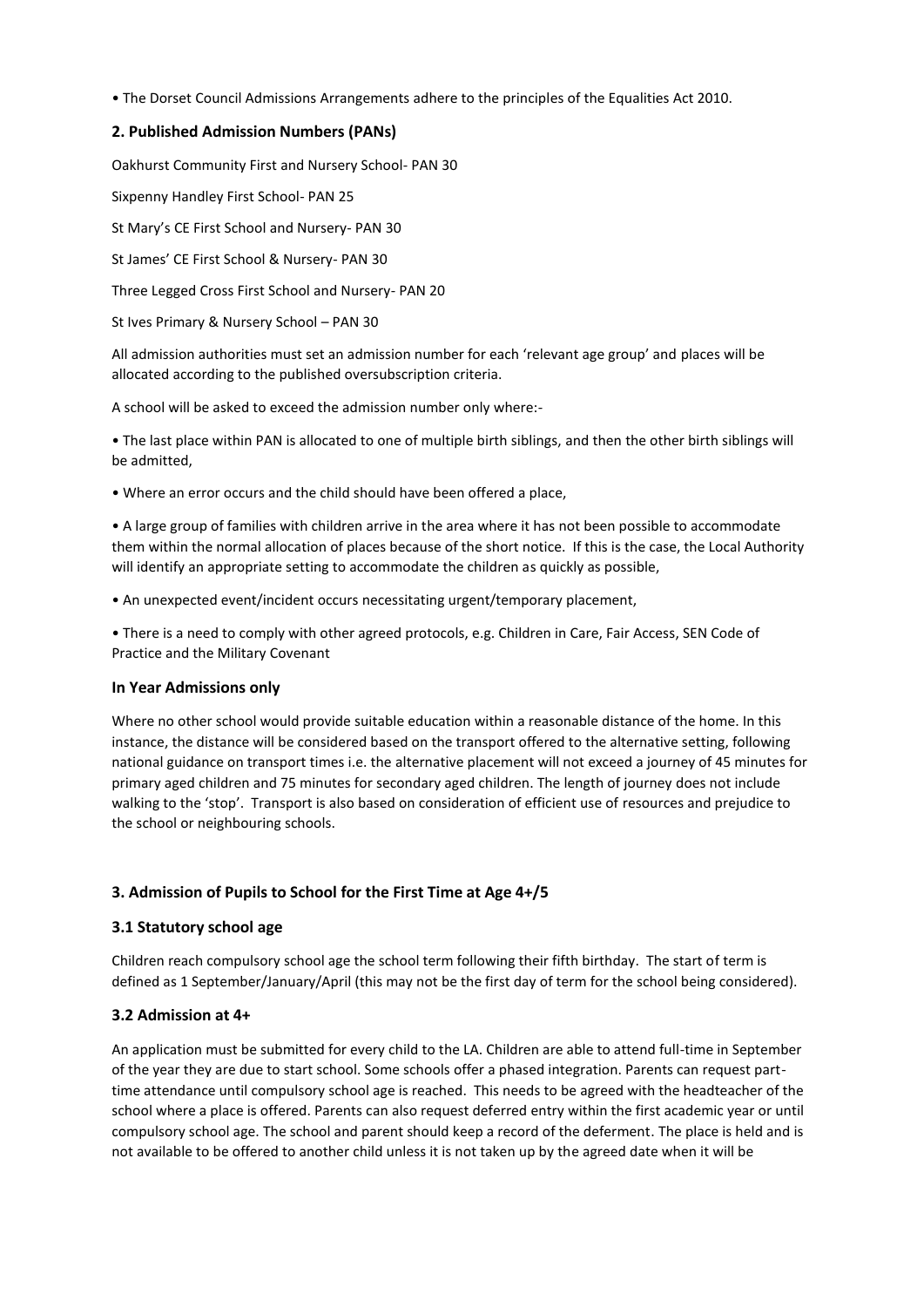considered vacant. If this request for deferred entry goes beyond the start of the academic year, the parent will need to reapply for a school place in the next academic year for entry to year 1.

## **4. Transfer to the next school by age – Normal Year of Entry**

Different age ranges of schools in the Dorset Council area means children may transfer to the next school, depending on where they live, at ages 7+ (Year 3), 9+ (Year 5), 11+ (Year 7) or 13+ (Year 9). In all cases, an application should be submitted by the published closing date and through the Home Local Authority. This is the local authority in whose area the child resides. Applications should be submitted by the person who has parental responsibility for the child.

### **5. In Year Admissions**

In year or casual admissions will be processed either through the LA where schools have opted in to the LA coordinated scheme (subject to availability) or directly to the school, where the school has opted out. If uncertain of whether the preferred school takes in year applications direct, parents can contact the school itself or contact Dorset's school admissions department. A formal application must be made in all instances with relevant information attached to the application. Should a place not be allocated at a preference school the parents have a right of appeal. Any alternative placement offered will take account of the distance to travel consistent with the national guidance on journey times i.e. the alternative placement will not exceed a journey of 45 minutes for primary aged children and 75 minutes for secondary age children.

### **6. Admission of children outside their normal age group**

This section of the policy should be read in conjunction with the guidance on the placement of a pupil outside his or her normal age group. Normal age group refers to the year group in which the child would normally be according to their chronological age. The guidance is available on Dorset's school admissions website.

Applications for a child to be placed outside of their normal chronological year group will only be considered under the most exceptional circumstances. The placement of a child outside his or her normal age group is not an appropriate strategy for meeting special educational needs. This is in recognition of the significant and longterm impact on children who are placed outside of their normal year group.

## **6.1 Decision Making Process**

Parents and carers wishing to request that their child be placed outside of their normal age group must do so through the Head Teacher of the pupil's actual or proposed school. Where the school is their own admissions authority the decision to place a child outside of their normal age group rests with the Head Teacher and governing body of the school that would be affected. Where Dorset Local Authority is the admissions authority for the affected school, the case will be considered by the local authority's In Year Fair Access Panel. This panel meets regularly during term time.

#### **6.2 Admission above Normal Age**

Only in exceptional circumstances, where a child is outstanding in every respect, will a child be considered for admission early or above their normal year group. It will also only be considered through the agreement of the Head Teacher, in conjunction with other professionals, where they have identified exceptional medical, physical, social or/and educational reasons for this. If advanced in a Dorset Council school it is expected that the arrangement will continue in a Dorset Council school.

## **6.3 Back Yearing and Delayed Transfer**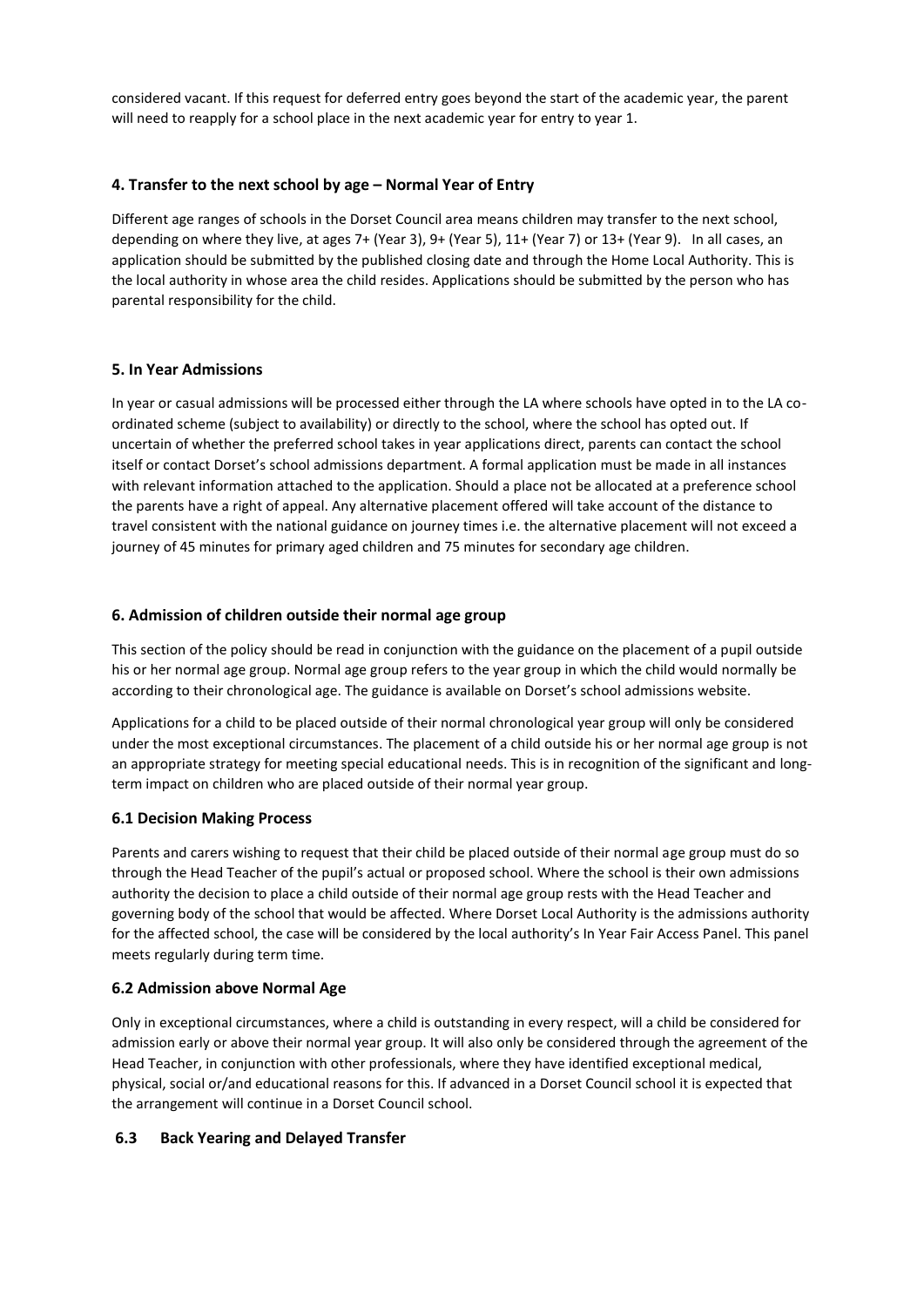There are instances when a child's overall best interests are served by delaying admission or remaining in the existing year. The social and educational implications of this must be considered. Such arrangements will be considered only if agreed or recommended by the child's Head Teacher and/or any other professional involved. Any decision will also be in line with the LA's 'Guidance on the Placement of a Pupil outside of his or her normal age group' and with the parent's agreement.

## **6.4 Out of Dorset Requests**

Some families seek places in Dorset schools (e.g. where they have moved in from elsewhere outside the Dorset Council area) for their children to be placed in a year group other than their chronological year group. Requests are dealt with and recommendations made by the admitting school, regardless of the child's home address, in line with the decision making process indicated above.

Such requests are refused unless there are very exceptional circumstances.

## **6.5 Admission/Transfer of Children Outside Normal Year Groups – PAN**

Where it is agreed that children can be admitted/transferred to a year group which is not the chronological year group, the application will be considered against the relevant school's PAN (not in addition) and the school's oversubscription criteria, along with all other applications received.

## **6.6 Delaying entry into Reception Year Group – Summer Born Children**

Where a child is summer born and parents wish to consider the delay of their child starting school in the Reception Class until after their 5th birthday will have to discuss this directly with the Head Teacher and/or the Admission Authority of the proposed school. These requests will be considered on a case-by-case basis and with reference to the 'Guidance on the Placement of a Pupil Outside his or her Normal Age Group'.

If a parent applies for a reception place to be taken up after the child's 4th birthday and is allocated a place in the normal transfer round and then subsequently wishes for their child to enter the school in reception after their 5th birthday – they will have to make a new application in the next application year and surrender their current place. Their application will be considered afresh and no guarantee will be given that they will get a place at the same school in the subsequent allocation as it will be subject to the relevant admissions code and the overall number of applications.

# **7. Placements in Alternative Settings and Managed Moves**

Policies are available on In Year Fair Access and Managed Move protocols on Dorset's school admissions webpage.

Pupils from outside of Dorset Council area who have been placed in alternative provision (PRU) and move into Dorset will initially be placed in a Learning Centre where consideration will be given to the most suitable placement to support the child's educational achievement. Should integration to mainstream be considered appropriate, and on receipt of an application from the parent, this will be considered by the In Year Fair Access Panel.

## **8. Children in Care**

There is an additional policy and guidance available for Children in Care and children who have previously been in care applications. Children in Care applications are given the highest priority on the oversubscription criteria.

## **9. School Transport**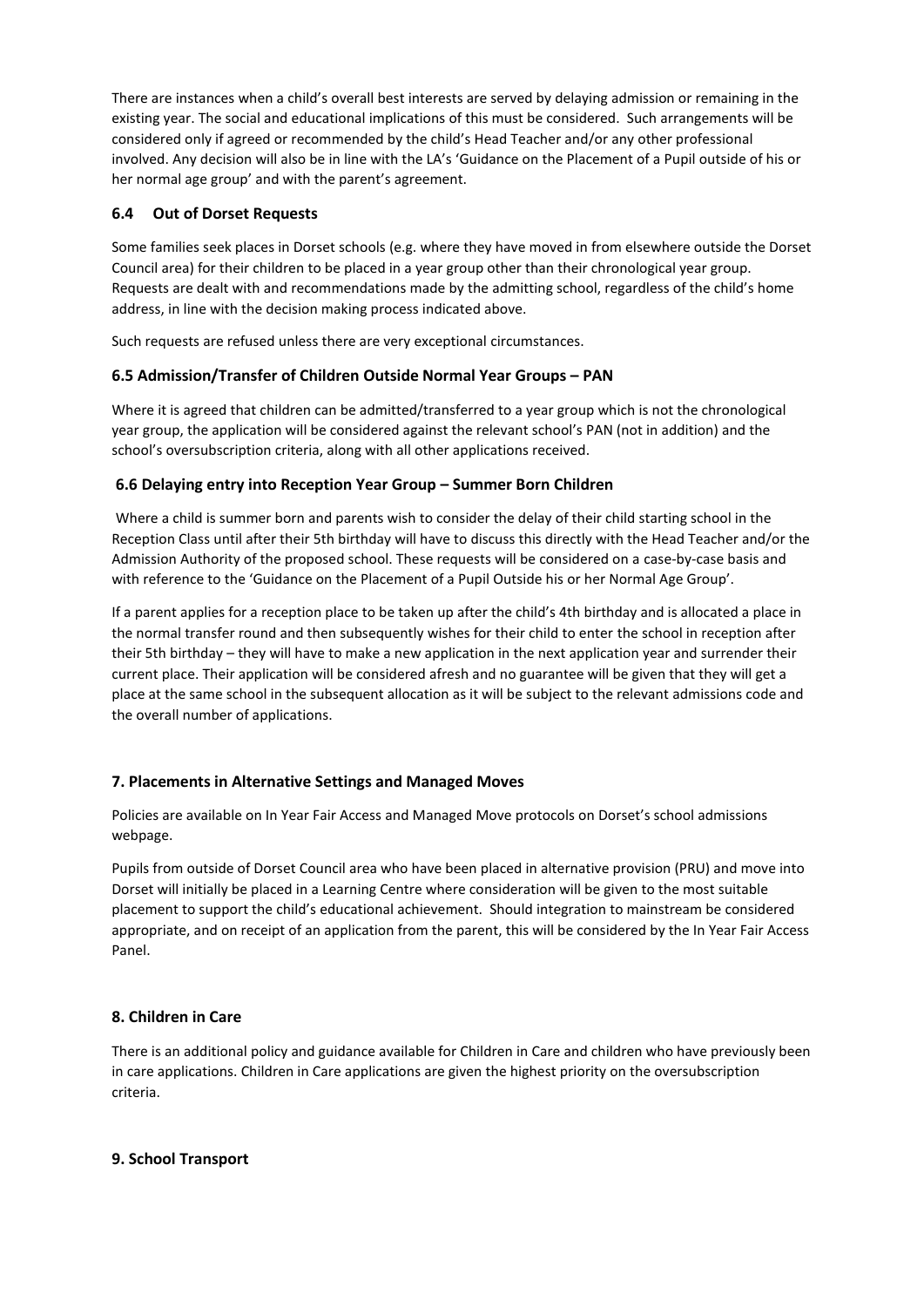Details about school transport are provided in the Home to School Transport Policy. Advice is also provided in the Policy and Parents' Guide to ensure parents, guardians and carers are aware that their preference of school and the admissions criteria will affect their entitlement to 'free' school transport. This includes later changes (e.g. change of address) which could have a bearing on continued eligibility for school transport.

## **10. Withdrawal of School Places**

Places will only be withdrawn where:

• A place has been offered in error by the admission authority and the affected child/ren have not yet started at the preferred school,

• A place has been offered on the basis of a false, fraudulent or deliberately misleading application. The place will be withdrawn if the case has been identified by the first October half-term following admission,

• The place has not been taken up by the specified date – the parent will be contacted in advance of the withdrawal of a place,

• The place has been declined by the parent.

### **11. Waiting Lists**

The LA operates a limited waiting list policy. Parents can apply to have their child's name placed on a waiting list for a period of one term following refusal. If parents wish to keep a child on a waiting list beyond this term, they will need to write in for an extension. There is no guarantee of a school place by remaining on the waiting list.

#### **12. Appeals**

If the LA is unable to offer a place at a school that has been applied for, the parent has the right to appeal to an independent Appeals Panel. The decision of the Panel is binding on all parties and where parents succeed with their appeal, the place at the school originally offered by the LA will be automatically withdrawn.

#### **13. OVERSUBSCRIPTION CRITERIA**

The admission of children with Education Health & Care Plans and Statements of Special Educational Needs is covered by Sections 324 to 328 of, and Schedule 27 to, the Education Act 1996. Guidance on the Admission of EHCP and Statemented pupils is given in the Special Education Needs Code of Practice.

1. Where all parental preferences for places at the school can be satisfied, all children seeking a place will be admitted.

2. Where there are too few places available to satisfy all preferences, places will be allocated according to the following priority order:-

i) A "Child in Care" or who was "previously a Child in Care" (see footnote 1)

ii) Children who the authority accepts have an exceptional medical or social need and where there is a need for a place at one specific school (see footnotes 2,3).

iii) Children of staff with at least two years continuous service at the school or who have been recruited to a vacancy to meet a demonstrable skills shortage as at the date of application (in year) or relevant closing date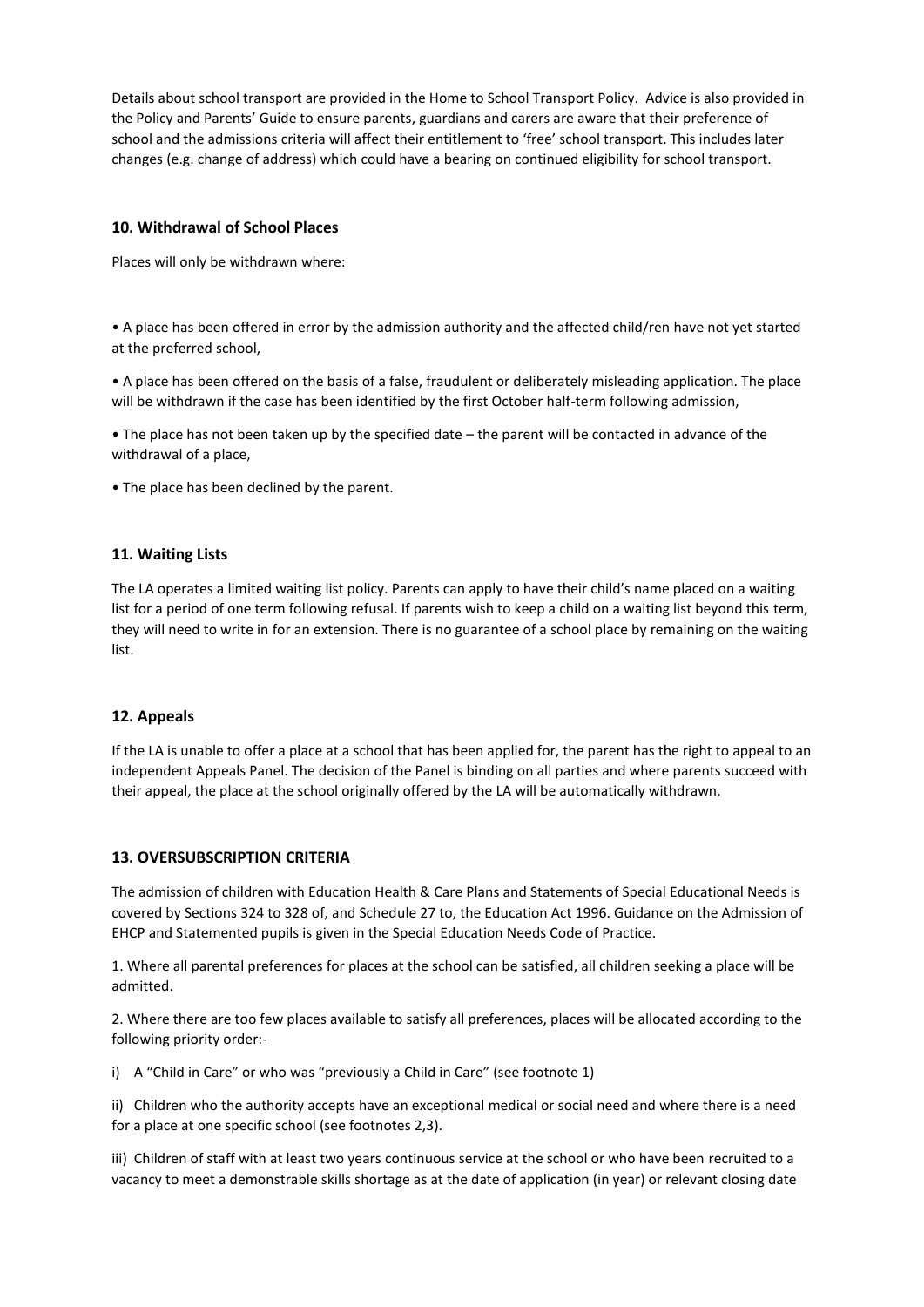under the LA co-ordinated scheme (normal year of entry) and who still intend to be employed at the school at the time of the child's admission. (see footnote 7,8)

iv) Children living within the school's catchment area who will have a sibling(s) attending the school at the time of admission. (see footnote 4)

v) Children living within the school's catchment area.

vi) Children living outside the school's catchment area who will have a sibling(s) attending the school at the time of admission. (see footnote 4,5)

vii) Children living outside the school's catchment area and whose parents wish them to attend a CE Voluntary Controlled school on denominational grounds. (see footnote 6)

viii) All other children living outside the school's catchment area.

3. If oversubscribed within any of the priority order categories above, places will be allocated on the basis of the shortest straight-line measurement using a geographical information-based system that identifies an Easting and Northing for the home address and the school and calculates the distance between the two locations. NB. School transport is based on walking and driven distances.

4. In the event that the LA is unable to distinguish between applications despite applying the priority categories above, lots will be drawn by an independent (of the LA) person to determine the final place(s).

5. Where applications are received from families with multiple birth siblings and by adhering to PAN these siblings could not be offered the same school, the admission number will be exceeded to accommodate the multiple birth siblings. This is not an indication that schools can exceed the admission number other than under these exceptional circumstances.

#### **Footnotes**

1. A "Child in Care" means any child who is in the care of a local authority in accordance with Section 22 (1) of the Children Act 1989. A child who was "previously a Child in Care" means a child who after being Looked After became subject to an Adoption Order under Section 46 of the Adoption and Children Act 2002, a Child Arrangement Order under Section 8 of the Children Act 1989 or Special Guardianship Order under Section 14A of the Children Act 1989.

2. Applications will only be considered under this category if there is evidence provided such as a Child Protection Order, Children in Need document or a written statement from a doctor, social worker or other relevant independent professional. The information must confirm the exceptional medical or social need and demonstrate how the specified school is the only school that can meet the defined needs of the child. The local authority is all-inclusive and will meet all legislative requirements to accommodate children within their educational setting as appropriate to their need.

3. Applications will also be considered under this category for a child who has or will have a sibling with an Education Health & Care Plan and where that sibling attending their nearest Complex Communication Needs Base, Physical Disability Base or a Social, Emotional Mental Health Base at the time of the admission.

4. The term 'sibling' means full brother or sister, half or step brother or sister, adoptive brother or sister and other non-blood related children who live with married or cohabiting parents in the same household and relates to all year groups provided by the school. In the case of an infant school, the sibling link will apply to the related junior school and vice versa.